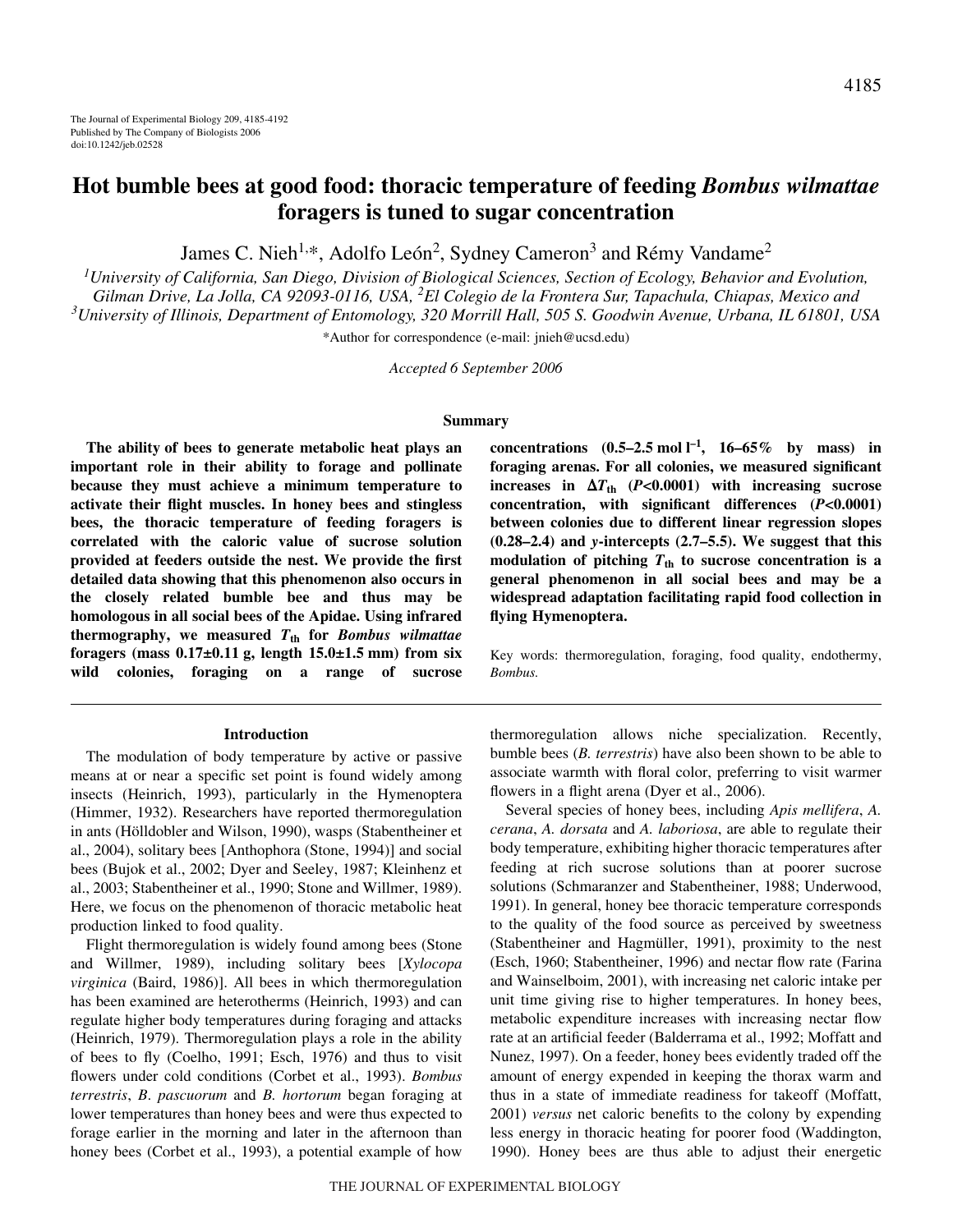## 4186 J. C. Nieh and others

expenditure and exploit relatively poor food when richer food is not readily available.

Recently, foragers of the stingless bee *Melipona panamica* (Meliponini) also have been shown to adjust their thoracic temperature according to food caloric value. Like honey bees, *M. panamica* foragers maintained a thoracic temperature  $T_{\text{th}}$ excess above air temperature  $T_a$  (21.5–29.5°C) that corresponded to sucrose concentration when unloading food and recruiting nestmates inside the nest (Nieh and Sánchez, 2005). Thus the phenomenon of increasing thoracic temperature with increasing sucrose concentration may be common among the flying Hymenoptera.

#### *Bumble bees*

In their study of bumble bee field foraging, Heinrich and Heinrich observed an interesting phenomenon in *B. vagans*, *B. terricola* and *B. perplexus* foragers and wrote: (p. 561) "*flight activity by itself cannot account for the high*  $T_{th}$  (>34°C) *observed on raspberry, since bees often perched on flowers and resumed flight fully heated; they maintained an elevated*  $T_{th}$ *even while they were perched*" (Heinrich and Heinrich, 1983b). Based upon recent findings that stingless bee foragers (Meliponini, *Melipona panamica*) can maintain elevated T<sub>th</sub> temperatures tuned to food caloric concentration while feeding (Nieh and Sánchez, 2005), and given that honey bees (Apini) do the same (Stabentheiner, 2001; Stabentheiner and Hagmüller, 1991), we examined whether their close relatives, the bumble bees (Bombini), possess a similar ability.

*Bombus wilmattae* (Cockerell, 1912) is restricted in distribution to the highlands of Chiapas and Guatemala, corresponding to that of the Bosque de Pino y Encino and the Bosque Tropical Caducifolio (Labougle, 1990; Rzedowski, 1978). Elevational distribution of this species, based upon this and additional studies in preparation (21 additional colonies, R.V., unpublished) is between  $1413 \text{ m}$  and  $2014 \text{ m}$ . This is considered a tropical-to-subtropical species, which makes our study particularly interesting because examinations of bumble bee thoracic temperature have largely been restricted to temperate species.

#### **Materials and methods**

### *Study site and colonies*

We collected six wild colonies of *Bombus wilmattae* (Cockerell, 1912) around the towns of Unión Juárez, Talquian, and San José, in Chiapas, Mexico at altitudes ranging from 1110 to 1690 m (laboratory designations: BW5, BW8, BW10, BW12, BW13 and BW14). We used BW5 from November to December 2003 and other colonies from August to September 2005. Colonies were transferred to wood observation hives  $(30 \text{ cm} \times 30 \text{ cm} \times 30 \text{ cm}$  for colony BW5 and 18 cm $\times$ 18 cm $\times$ 18 cm for all other colonies) covered with glass. Experiments were conducted inside a laboratory at El Colegio de la Frontera Sur, Tapachula, Chiapas, Mexico  $(14°53.191'N, 92°17.183'W)$  inside wood foraging arenas  $(120 \text{ cm} \times 90 \text{ cm} \times 30 \text{ cm}, \quad L \times W \times H)$  covered with IR transparent plastic film [BCU Plastics, Polyolefin FDA grade 75 gauge film, catalog #LS-2475, protocol of Stabentheiner and Hagmüller (Stabentheiner and Hagmüller, 1991)]. Each colony was connected to a single, separate foraging arena through a 3.5 cm diameter, 10 cm long, clear vinyl tube. All colonies were maintained inside the laboratory for at least 20 days before use in the experiments and provided *ad libitum* with 50% (v/v) honey/water. All trials were conducted inside a light and temperature-controlled room  $(24.4\pm1.9\degree C)$ . We visually inspected the exposed honey pots of each colony before using them in experiments and found that the food stores (honey and pollen) of all colonies were similar.

#### *Feeders and censusing*

Before beginning our experiments, we used paired feeders for a preliminary test of any potential sucrose concentration effect, and a resulting thermographic image is shown to better illustrate the effect of sucrose concentration on forager body temperatures. In our experiments, we measured the temperatures of bees foraging at a single feeder containing unscented 0.5, 1.0, 1.5, 2.0 or 2.5 mol  $l^{-1}$  sucrose solutions (double distilled water and reagent grade sucrose, Quimica Meyer, cat#6710-1000, Tapachula, Mexico). Beginning at 09:00 h on each experimental day, we presented the colony with a single sucrose concentration for 30 min, followed by a 5 min pause (when no sucrose was available) before providing the next sucrose concentration. We presented all five concentrations on each day, alternating between ascending and descending concentration series on subsequent experimental days. We thoroughly cleaned the feeder between concentration changes. Each colony was used for two complete concentration series and thus experienced both diminishing and increasing sucrose concentrations.

Foragers were individually marked either with Opalithplättchen honey bee tags (colony BW5) or with small acrylic paint marks on their abdomens (all other colonies). Every 5 min, we made an instantaneous count of the number of foragers collecting sucrose solution at the feeder. Thus we made six counts during each 30 min presentation of a particular sucrose concentration. To examine the proportion of colony foraging elicited by different sucrose concentration, we calculated the normalized forager census count  $(F_N)$  by dividing the census count by the largest census count obtained for that colony at any sucrose concentration. We used a circular grooved plate feeder [40 ml capacity, 10 cm diameter, 60 grooves, design after description by von Frisch (von Frisch, 1967)]. Foragers fed *ad libitum* (feeder was never exhausted during the 30 min feeding trial), and the feeder did not limit forager numbers because each feeder could accommodate over 35 individuals; we observed a maximum of 25 foragers feeding simultaneously. To determine forager size, we randomly selected 15 live foragers from each colony, weighed them in plastic vials and measured their length (from abdominal tip to anterior head) with calipers. Colonies were not fed outside of the experimental period, but were not food deprived because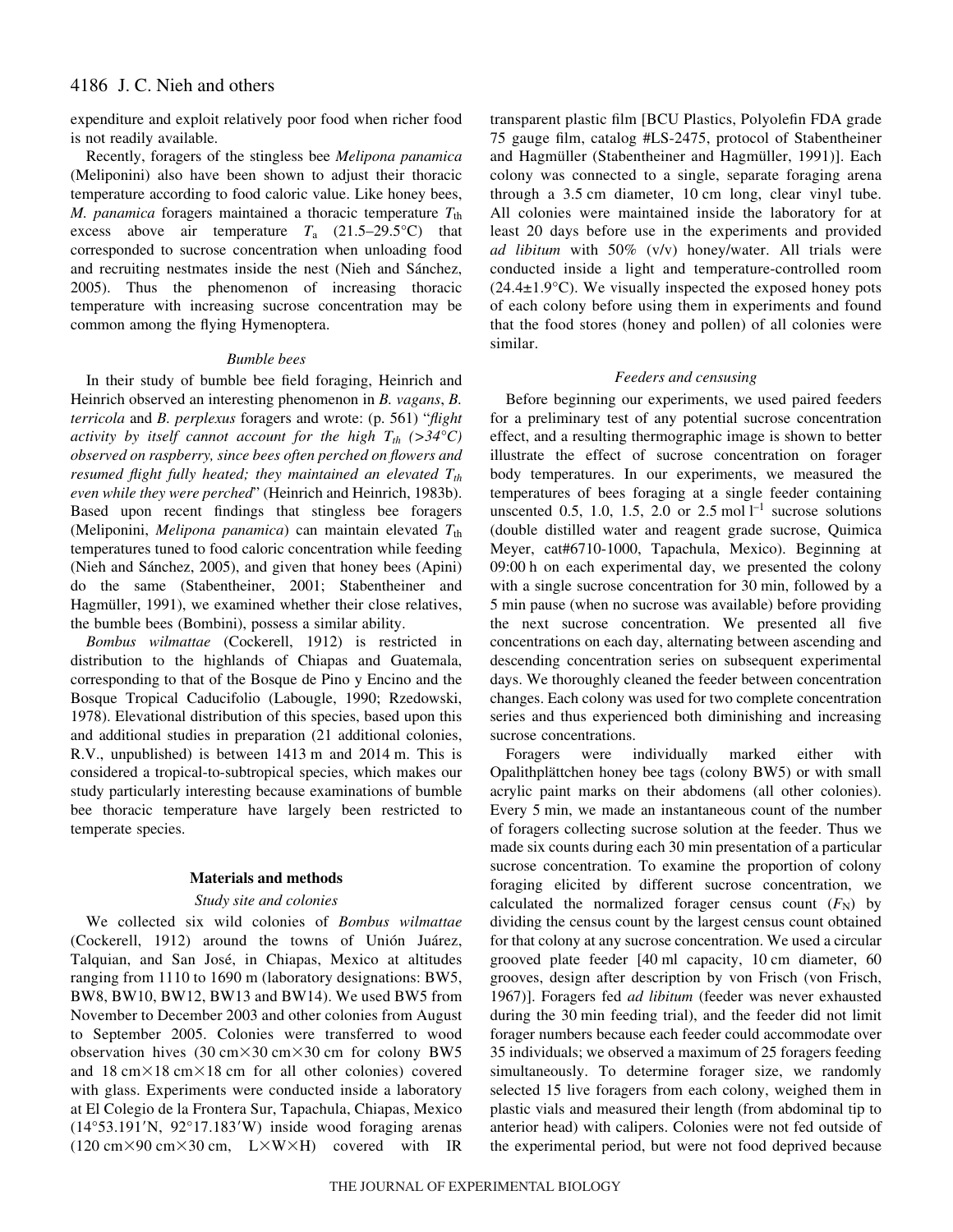daily visual inspections revealed largely full honeypots in exposed areas of each colony.

#### *Temperature measurements*

We used infrared thermography to measure forager thoracic surface temperatures (Stabentheiner and Schmaranzer, 1987). We recorded bee temperatures 5 s after they had begun feeding on the feeder using a photographic infrared thermometer (Raytek PhotoTemp MX6, San Diego, CA, USA; close-focus model) equipped with True Spot laser sighting to precisely delineate the measured area (spot measurement size adjustable to the diameter of a bumble bee thorax). Each time we made a thermographic measurement, we measured air temperature 5 cm from the feeder  $(T_a)$  using a weather meter (Kestrel 3000, Chester, PA, USA). To calibrate the MX6 infrared thermometer, we inserted a type K thermocouple into a dead bee whose internal and external temperature had equilibrated to ambient, and then recorded its dorsal thoracic surface temperature through the IR transparent plastic film. Equipment emissivity values were then adjusted until both thermocouple and infrared temperature readings matched. We measured  $T_{\text{th}}$ and *T*a, and calculated the difference between the thorax temperature and the ambient air temperature at the feeder [ $\Delta T_\text{th}$ (Stone, 1993)].

#### *Statistical analyses*

We used JMP IN v4.0.4 software to run ANOVA (standard least-squares model) after checking for data normality through residual analysis (Zar, 1984). Models with multiple effects were run first with all interaction terms and then run as simplified models without interactions if interactions were nonsignificant (Zar, 1984). Values are presented as means  $\pm$  s.d. We considered results non-significant (NS) at the critical value *P*≥0.05.

#### **Results**

#### *Feeding behavior*

The majority of foragers walked from the entrance of the foraging arena to the food source, although some bees flew briefly before landing near the feeder. At the conclusion of feeding, the majority of foragers walked back to the nest, but some took off and flew for a short period of time before landing and entering the nest. At all sucrose concentrations, foragers exhibited abdominal respiratory movements with the exception of seven evidently ectothermic foragers (Fig. 1), who fed at the lowest sucrose concentration offered  $(0.5 \text{ mol } l^{-1})$  and whose respiratory frequency was too low to be detected by eye. All foragers either folded their wings over their abdomens or, in some cases, performed wing buzzing in which the wings fluttered rapidly in an arc of 10–85° relative to the body. On average, live foragers weighed  $0.17\pm0.11$  g and were  $15.0\pm1.5$  mm in length ( $N=90$  total foragers, 15 randomly selected from each colony).

### *Effect of ambient air temperature*

We first examined the effect of  $T_a$  on  $T_{th}$  at each sucrose concentration. In the overall model, both *T*<sup>a</sup> and sucrose



Fig. 1. Elevated thoracic temperatures of foragers feeding on sucrose solutions. The relationship between thorax temperature  $(T_{\text{th}})$  and ambient air temperature (*T*a) for feeding bees. With the exception of seven measurements from evidently ectothermic foragers at the lowest sucrose concentration (marked by black arrows), all *T*th values are above *T*<sup>a</sup> (lower broken line). Pooled data from all colonies for the highest and lowest sucrose concentrations (*m*) used are shown  $(m=0.5 \text{ mol } l^{-1})$ :  $N_{\text{colories}}=6,$ *N*measurements=250, *N*individual  $_{\text{bees}}=161; \qquad m=2.5 \text{ mol } l^{-1};$ *N*colonies=6, *N*measurements=497, *N*individual bees=161). Linear regression lines with *y*intercept values are given.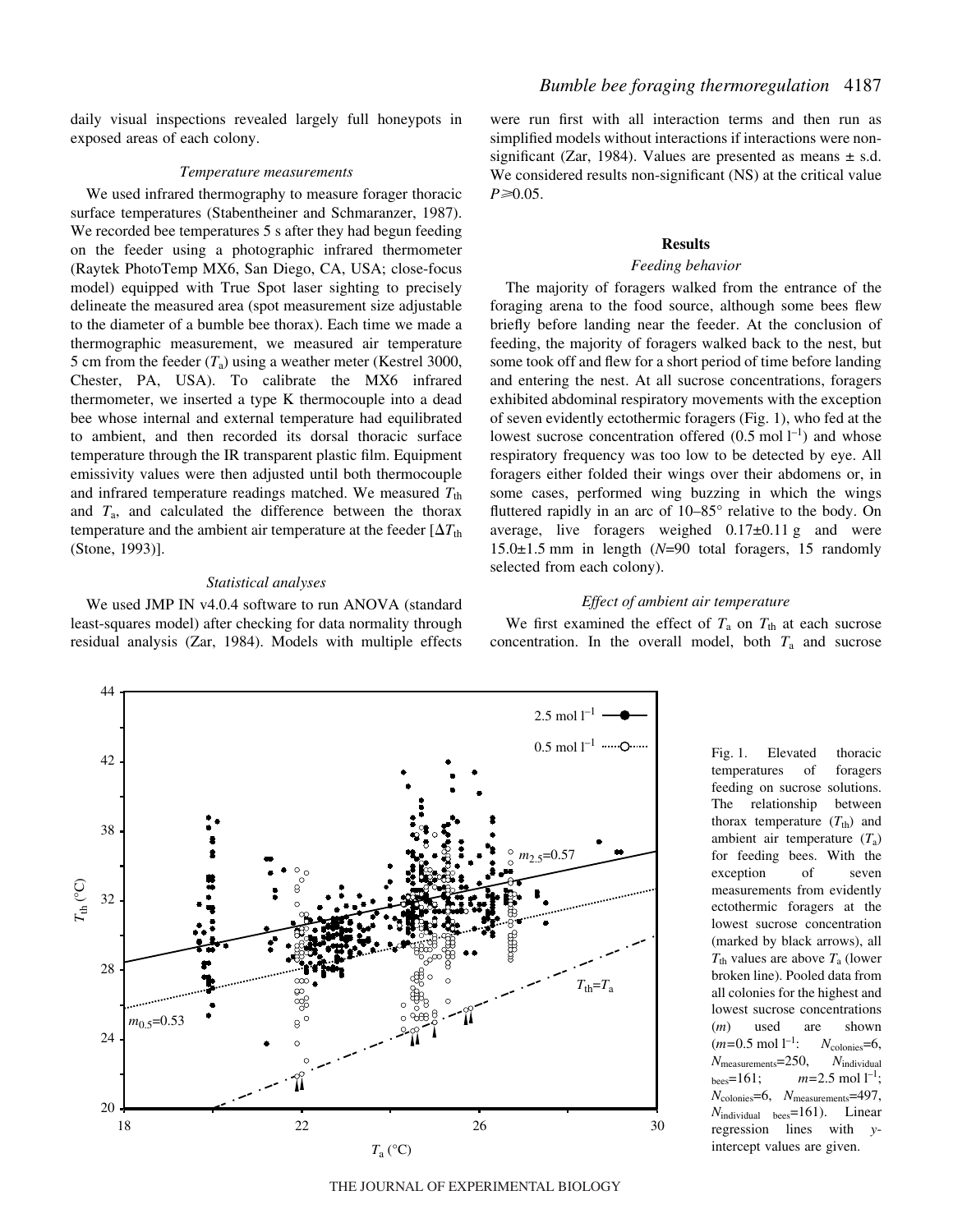| Sucrose<br>concentration |      |                     | Temperature $(^{\circ}C)$ |                |                                   | Regression                                         |                 |     |
|--------------------------|------|---------------------|---------------------------|----------------|-----------------------------------|----------------------------------------------------|-----------------|-----|
| mol $l^{-1}$             | $\%$ | $\Delta T_{\rm th}$ | $T_{\rm th}$              | $T_{\rm a}$    | $T_{\text{th}}$ vs $T_{\text{a}}$ | ANOVA                                              | $F_{\rm N}$ (%) | N   |
| 0.5                      | 16   | $4.9 \pm 2.7$       | $29.7 \pm 2.7$            | $24.7 \pm 1.6$ | $y=15.5+0.57x$                    | $F_{1,248}=29.5, P<0.0001, R^2=0.11$               | $20.5+9.9$      | 250 |
| 1.0                      | 31   | $5.5 \pm 2.5$       | $29.6 \pm 2.8$            | $24.2 \pm 2.4$ | $y=13.7+0.66x$                    | $F_{1,374}$ =165.1, P<0.0001, R <sup>2</sup> =0.31 | $35.1 \pm 13.5$ | 376 |
| 1.5                      | 34   | $6.8 \pm 2.7$       | $31.7 \pm 2.2$            | $24.9 \pm 1.5$ | <b>NS</b>                         | $F_{1,248}=0.02, P=0.89, R^2<0.0001$               | $42.1 \pm 15.0$ | 250 |
| 2.0                      | 41   | $7.3 \pm 2.7$       | $32.0 \pm 2.2$            | $24.7 \pm 1.4$ | <b>NS</b>                         | $F_{1,248}=2.3, P=0.13, R^2=0.009$                 | $52.1 \pm 17.6$ | 250 |
| 2.5                      | 65   | $7.7 \pm 2.3$       | $31.6 \pm 2.4$            | $23.9 \pm 1.9$ | $y=18.8+0.53x$                    | $F_{1.495}$ =114.6, P<0.0001, R <sup>2</sup> =0.19 | $61.0 \pm 21.4$ | 497 |

Table 1. *Effect of sucrose concentration on forager thoracic temperature at the feeder* 

 $T_{\text{th}}$ , thoracic temperature;  $T_{\text{a}}$ , air temperature;  $F_{\text{N}}$ , normalized forager census count.

Values are means  $\pm$  s.d.

Percentage sucrose concentration by mass (g sucrose 100  $g^{-1}$  solution) obtained from Bubnik et al. (Bubnik et al., 1995).

Although a significant colony effect was found for the relationship between  $\Delta T_{th}$  and sucrose concentration, we provide the average values here as a simplified reference because inter-colony differences were fairly minor.

concentration are significant effects, but colony identity is not (two-factor ANOVA, *F*2,1620=243.0, *P*<0.0001; individual effects:  $T_a$ ,  $F_{1,1620}$ =1484.4,  $P<0.0001$ ; sucrose concentration; *F*1,1620=1491.2, *P*<0.0001; colony identity NS; interactions NS). We therefore pooled the data from all colonies and examined the relationship between  $T_{\text{th}}$  and  $T_{\text{a}}$  at each sucrose concentration. Foragers generally increased their thoracic temperature above ambient at all sucrose concentrations, and the slope of  $T_{th}$  on  $T_a$  is significantly less than one for all concentrations (slope confidence intervals: *P*<0.001). For clarity, Fig. 1 shows only the highest and lowest concentrations. Note that with only the exception of seven evidently ectothermic foragers (all at  $0.5 \text{ mol} \, \text{l}^{-1}$ ), all other  $T_{\text{th}}$ values are higher than ambient air temperature (Fig. 1). These seven different bees (from colonies BW5, BW8 BW10, BW13 and BW14) also did not show any noticeable abdominal respiratory movements. On average, forager  $T_{th}$  increased by 0.53 to 0.66°C for each 1°C increase in ambient air temperature over the range of sucrose concentrations used.

### *Effect of sucrose concentration on thorax temperatures*

We next examined the effect of sucrose concentration on  $\Delta T_{\text{th}}$  (Table 1). The overall model for  $\Delta T_{\text{th}}$  with sucrose concentration and colony identity is significant (two-factor ANOVA,  $F_{6,1616}$ =152.2, *P*<0.0001,  $R^2$ =0.36, interaction NS). Sucrose concentration is a significant effect  $(F_{1,1616}=475.4,$ *P*<0.0001, *SS*sucrose=2292.6). Colony identity is also a significant effect (*F*5,1616=106.6, *P*<0.0001, *SS*colony=2569.4). A detailed analysis by colony reveals that  $\Delta T_{th}$  significantly increases with sucrose concentration with all colonies, with linear regression slope estimates ranging from 1.2 to 2.4 (Table 2). Thus foragers increased their thoracic temperature excess, on average, by 1.2 to 2.4 $\rm ^{\circ}C$  for each 1 mol  $\rm l^{-1}$  increase in sucrose concentration.

#### *Effect of sucrose concentration on colony foraging*

There is a significant effect of colony identity and sucrose concentration on  $F<sub>N</sub>$  (the normalized forager census count, two-factor model ANOVA,  $F_{6,1615}$ =241.4, *P*<0.0001,

 $R^2$ =0.47, interaction NS). Colony identity is a significant effect ( $F_{5,1615}$ =35.5, *P*<0.0001, *SS*<sub>colony</sub>=4.5). Sucrose concentration is also a significant effect  $(F_{1,1615}=1082.2)$ ,  $P<0.0001$ ,  $SS<sub>success</sub>=27.6$ ), and accounts for approximately six times more of the variance in  $F_N$  than colony identity. A detailed analysis by colony reveals that  $F_N$  significantly increased (*P*<0.0001) with sucrose concentration in each colony. Linear regression slope estimates for the colonies fell into two groups: those with slopes of 0.16–0.18 (colonies BW5, BW8, BW10 and BW14: group 1) and those with slopes of 0.21 and 0.23 (colonies BW12 and BW13: group 2). We therefore present these data pooled into two groups (Fig. 2C), with sucrose concentration accounting for  $40\%$  of the variance in  $F_N$  of group 1 (ANOVA  $F_{1,1120}$ =739.1, *P*<0.0001) and 46% of the variance in  $F_N$  of group 2 (ANOVA: *F*1,498=424.5, *P*<0.0001). On average, the proportion of feeding foragers increased by 18% with each 1 mol  $1^{-1}$  increase in sucrose concentration in group 1 and by 22% with each 1 mol  $l^{-1}$  increase in group 2.

#### **Discussion**

*Bombus wilmattae* foragers from six different wild colonies consistently increased their thoracic temperatures when feeding at food with higher carbohydrate rewards (Figs 1 and 2). For each colony,  $F_N$  also increased with increased sucrose concentration (Fig. 2C). Although colony effects were found for  $\Delta T_{\text{th}}$ , each colony exhibited the same trends of increasing  $\Delta T_{\text{th}}$  and increasing  $F_{\text{N}}$  with increasing sucrose concentration (Table 2). Thus the phenomenon of increasing thoracic temperature of foragers feeding while stationary upon food with increasing caloric value has now been shown to occur in the Bombini and may be homologous in all social bees in the Apidae.

A low  $T_{\text{th}}$  may be costly because it increases the time between exploiting different inflorescences by prolonging preflight warm-up or increasing escape times when avoiding predators. With a variety of bumble bee species and worker sizes, a  $T_{\text{th}}$  of approximately 29–30 $\degree$ C is required for flight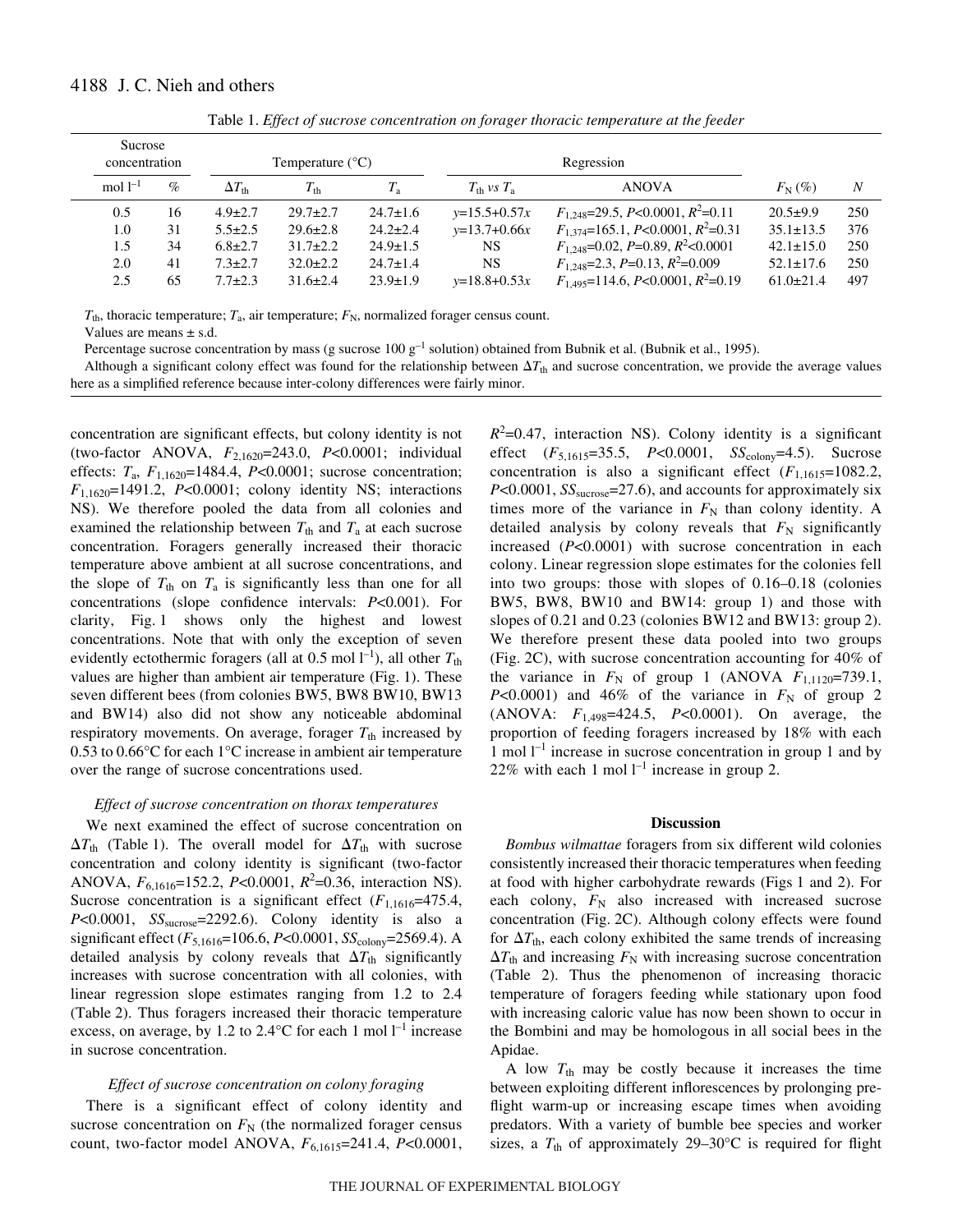

Fig. 2. Effect of sucrose concentration on (A) forager body temperature as shown through a thermal image (Raytek ThermoView Ti30 infrared imager, FLW Inc., San Diego, CA, USA) during a preliminary investigation of colony 1 on sucrose concentrations of 1 mol<sup> $l^{-1}$ </sup> or 2.5 mol<sup> $l^{-1}$ </sup>, (B) average  $\Delta T_{th}$ , (C) proportion of foragers adjusted for different colony sizes (G1 and G2 refer to colonies groups 1 and 2, respectively; see text). (D) Average ambient air temperatures  $T_a$  during the trials are also shown. Values are means  $\pm$  1 s.d.

Table 2. Colony information and colony effects on the relationship between  $\Delta T_{th}$  and sucrose concentration and between the normalized census count of foragers and *Tth and sucrose concentration and between the normalized census count of foragers and* sucrose concentration *sucrose concentration* Table 2. *Colony information and colony effects on the relationship between* 

|             |                                |                                        | Colony                                                                                                                                        |              |                      |                                                                       |                        |                                                                            |
|-------------|--------------------------------|----------------------------------------|-----------------------------------------------------------------------------------------------------------------------------------------------|--------------|----------------------|-----------------------------------------------------------------------|------------------------|----------------------------------------------------------------------------|
|             | $N_{\text{colony}}^{\qquad a}$ | Collection date                        | Location                                                                                                                                      | Altitude (m) | $N_{\rm experiment}$ | $\Delta T_{\text{th}}$ vs [sucrose] <sup>b</sup>                      | $N_{\rm max}$ foragers | F <sub>N</sub> vs [sucrose] <sup>b</sup>                                   |
| BW5         | 98                             | 8 November 2003                        | Unión Juárez 15°05.25'N, 92°05.28'W                                                                                                           | 1572         | 52                   | $R^2 = 0.43$ , $y = 2.7$ , slope=1.6<br>$F_{1,351}$ =265.5, P<0.0001. | 25                     | $R^2$ =0.30, $y$ =0.24, slope=0.16<br>$F_{1,351}$ =150.2, P<0.0001,        |
| BW8         | 5                              | 24 March 2005                          | America 15°03.95'N, 92°04.94'W                                                                                                                | 1223         | $\overline{c}$       | $R^2$ =0.16, $y$ =4.7, slope=1.2<br>$F_{1.248}$ =47.8, P<0.0001,      | ూ                      | $R^2$ =0.39, $y=0.21$ , slope=0.17<br>$F_{1,248}$ =160.5, P<0.0001,        |
| <b>BW10</b> | 53                             | 27 April 2005                          | Chiquihuites 15°05.83'N, 92°06.19'W                                                                                                           | 2014         | 25                   | $R^2=0.15$ , $y=3.2$ , slope=1.2<br>$F_{1,250}$ =45.2, P<0.0001,      |                        | $R^2 = 0.43$ , $y = 0.16$ , slope=0.17<br>$F_{1,250}$ =186.4, P<0.0001,    |
| <b>BW12</b> | 4                              | 4 May 2005                             | Talquian 15°05.55'N, 92°05.71'W                                                                                                               | 1676         | $\vec{4}$            | $R^2$ =0.19, $y$ =4.2, slope=1.4<br>$F_{1,248}$ =60.0, P<0.0001,      |                        | $R^2$ =0.48, $y=0.13$ , slope=0.23<br>$F_{1,248}$ =226.2, P<0.0001,        |
| <b>BW13</b> | $\mathcal{O}$                  | 4 May 2005                             | Talquian 16°05.53'N, 92°05.72'W                                                                                                               | 1675         | 22                   | $R^2$ =0.28, $y=3.0$ , slope=2.4<br>$F_{1,247} = 96.3, P < 0.0001,$   | ᡡ                      | $R^2$ =0.49, $y=0.07$ , slope=0.21<br>$F_{1.247} = 236.9$ , $P < 0.0001$ , |
| <b>BW14</b> | 65                             | 25 May 2005                            | Talquian 15°05.36'N, 92°05.98'W                                                                                                               | 1690         | 27                   | $R^2=0.23$ , $y=5.5$ , slope=2.2<br>$F_{1,266} = 81.4, P < 0.0001,$   |                        | $R^2$ =0.38, $y=0.06$ , slope=0.18<br>$F_{1,266}$ =165.7, P<0.0001,        |
|             |                                | <sup>b</sup> Linear regression values. | <sup>a</sup> Total number of bees in each colony counted at the time of the experiments.                                                      |              |                      |                                                                       |                        |                                                                            |
|             |                                |                                        | $N_{\text{experiment}}$ number of foragers used in experiment; $N_{\text{max}}$ tongers, maximum number of foragers simultaneously at feeder. |              |                      |                                                                       |                        |                                                                            |

*Bumble bee foraging thermoregulation* 4189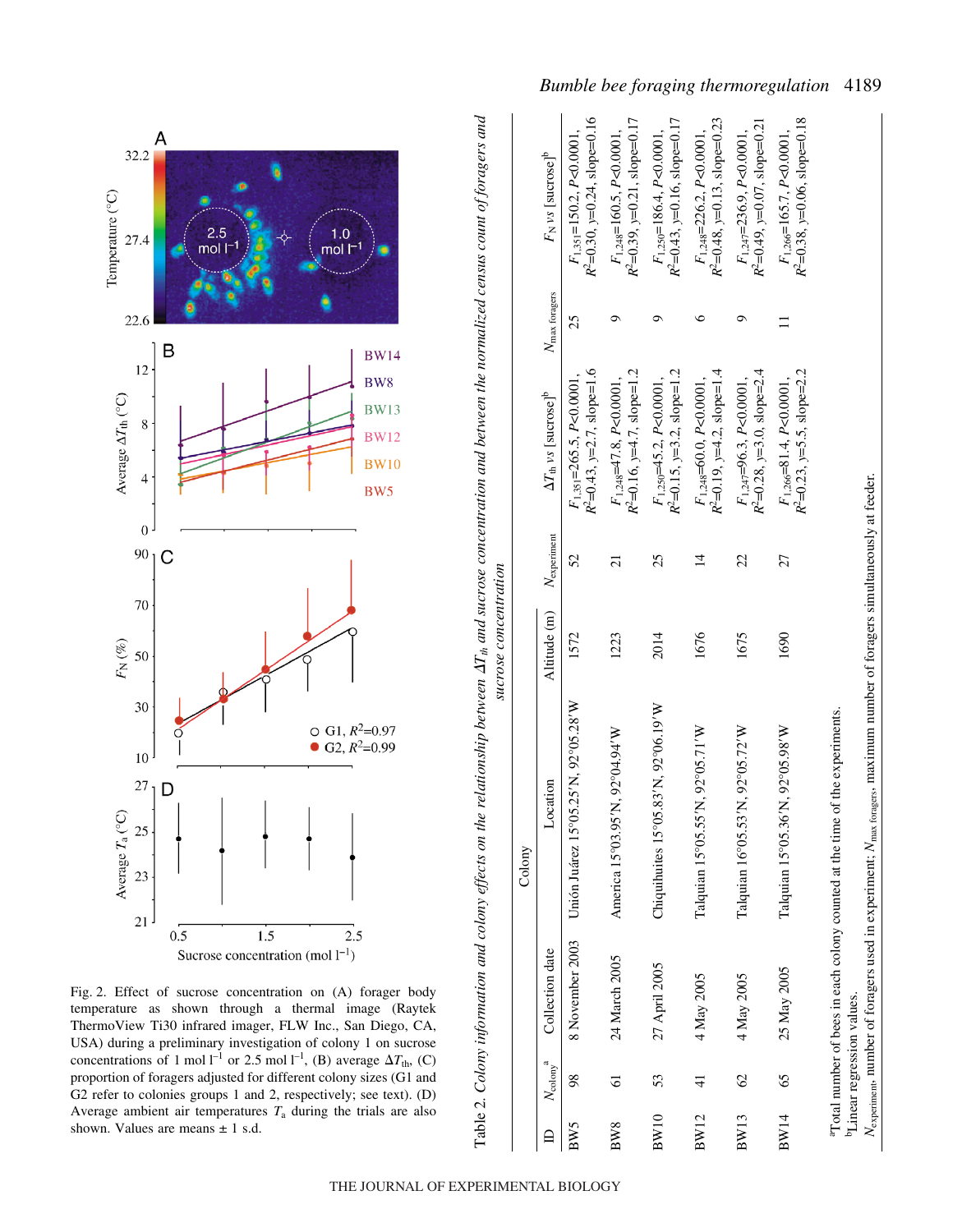(Heinrich, 1974). So maintaining a high  $T_{th}$ , and thus flight readiness, may allow workers to gamble on the chance of finding a new food source (Heinrich and Heinrich, 1983a). For food of lower quality, less energy could be spent on maintaining higher thoracic temperature to optimize net caloric returns to the colony (Stabentheiner et al., 1995). Body temperature decreases when foraging on relatively poor quality food could have evolved in bumble bees as an energyconserving strategy under active physiological control or perhaps to a lack of direct energy supplies (Heinrich and Heinrich, 1983a), although in honeybees there is no correlation between haemolymph sugar levels and body temperatures, except for a slight effect with highly dilute sucrose solution (Blatt and Roces, 2001; Blatt and Roces, 2002). High  $T_{th}$  may also be adaptive on natural food sources to properly harvest the food, particularly pollen (Feuerbacher et al., 2003). For example, *B. terricola* workers may have maintained a high  $T_{th}$ to collect pollen by twirling around *Spiraea latifolia* inflorescences (Heinrich and Heinrich, 1983a).

Colonies were of different sizes and were collected at different times of year and thus potentially at different life stages (S.C., unpublished observations). Both of these effects may account for differences in the proportion of workers activated to forage at given sucrose concentrations, in addition to differences in colony food stores. We found colony differences in slope and *y*-intercept for the effect of sucrose concentration on  $\Delta T_{th}$  and  $F_N$ , although in all cases, there was a significant positive effect of sucrose concentration on  $\Delta T_{\text{th}}$ and  $F_N$  (Table 2). In particular, our largest colony, BW5, exhibited the strongest correlations between sucrose concentrations and  $\Delta T_{\text{th}}$  ( $R^2$ =0.43). We speculate that worker thresholds for sucrose collection and thus the perceived quality of different sucrose concentrations may also have varied with either colony stage (whether the colony was at the beginning of its life cycle and growing or near the end of its life cycle and collecting relatively little food) or food stores. With our current data, we are unable to determine whether seasonality and colony life stage play a role in finely modulating the effects of sucrose concentration on  $\Delta T_{\text{th}}$  and  $F_{\text{N}}$ , although this would be important to test in future studies.

It is relevant to consider how our experimental design may have affected our measurements. Floral nectars occur at a variety of sugar concentrations (Baker and Baker, 1982) and generalist neotropical bee foragers collect nectars ranging from 10%–70% sugar by mass [with means of 38%, 44% and 48% for Euglossini, Meliponini and Centridini, respectively (Roubik et al., 1995)]. We therefore used sucrose concentrations ranging from 0.5–2.5 mol  $l^{-1}$  (16% to 65% by mass), with the highest sucrose concentration  $(2.5 \text{ mol } l^{-1})$  used to provide comparative data with foraging studies on other social bees.

We conducted our experiments with colonies foraging in foraging arenas, a standard experimental design for investigations of bumble bee foraging (Chittka et al., 2003; Dornhaus and Cameron, 2003; Dornhaus and Chittka, 1999; Dornhaus and Chittka, 2004; Dyer et al., 2006; Spaethe et al., 2001). In most cases, bumble bees walked to the food source, but some flew and we did not detect any differences between the  $T_{\text{th}}$  effect of sucrose concentration on bees that had walked or flown to the food source. Nonetheless, it would be desirable to verify the effect of sucrose concentration on  $T_{th}$  with flying bees using a large flight arena.

In *B. wilmattae* the average  $\Delta T_{th}$  increased by 4.2°C with each 1 mol  $l^{-1}$  increase in sucrose concentration. This is a greater increase than is found in honey bees [1.5°C increase in thoracic temperature per doubling of the sucrose concentration (Schmaranzer and Stabentheiner, 1988)]. Foragers of the stingless bee *M. panamica* increased  $T_{\text{th}}$  by 0.9°C per 1 mol  $l^{-1}$ increase in sucrose concentration (Nieh and Sánchez, 2005). Body size may play a role in the effect of sucrose concentration on  $T_{\text{th}}$  excess, because the bumble bee foragers that we studied are larger than honey bees, which are in turn larger than *M. panamica*. This may be an interesting question to pursue in future comparative studies within and between bee groups.

In our study, the tropical species, *B. wilmattae,* maintained thoracic temperatures on average between 29°C and 32°C while foraging, similar to the range reported by Heinrich and Heinrich in a study of temperate *Bombus terricola* foraging on field spiraea (*Spiraea latifolia*) and goldenrods (*Solidago* sp.) (Heinrich and Heinrich, 1983a). Because there have been no similar studies on the effect of sucrose concentration on temperate bumble bees foraging while perched, future investigations may look for differences between the  $T_{th}$  and  $\Delta T_{\text{th}}$  of tropical and temperature bumble bees flying to food sources. For example, at 2.5 mol  $l^{-1}$ , we found an average  $T_{th}$ of 31.6 $\rm ^{\circ}C$  at an average  $T_{\rm a}$  of 24.7 $\rm ^{\circ}C$ . Studies conducted under similar ambient temperatures and sucrose concentrations will be necessary to draw conclusions on potential differences or similarities between tropical and temperate bumble bees.

The forager abdominal pumping movements that we observed during our experiments are common in a variety of insects, and are generally accompanied by a rapid rise in thoracic temperature (May, 1979). In particular, such movements are associated with thoracic heat generation in a wide variety of bumble bee species (Heinrich, 1993). Fibrillar muscles are responsible for the generation of bumble bee thoracic heat (Heinrich and Kammer, 1973), and contractions of *B. impatiens* thoracic flight muscles, particularly the dorsoventral muscle fibers, were associated with flight warmup (Esch and Goller, 1991). In the shade (as in our experiments), the difference between ambient and thoracic temperatures is primarily a result of flight metabolism or thermoregulation through muscular activity during the times when they are perched on flowers (Heinrich, 1972a).

Previous studies hint at a similar effect of food quality on *T*th. When Heinrich added concentrated, viscous sugar syrup to fireweed flowers, he reported that feeding *B. vagans* foragers held their wings folded dorsally with rapid abdominal respiratory movements (as we observed in our study) (Heinrich, 1972b). After 2 min of feeding, bees had an average *T*th of 34.8°C, significantly higher (*P*<0.05) than those foraging on fireweed with normal, un-supplemented nectar at the same range of ambient air temperatures. There were significant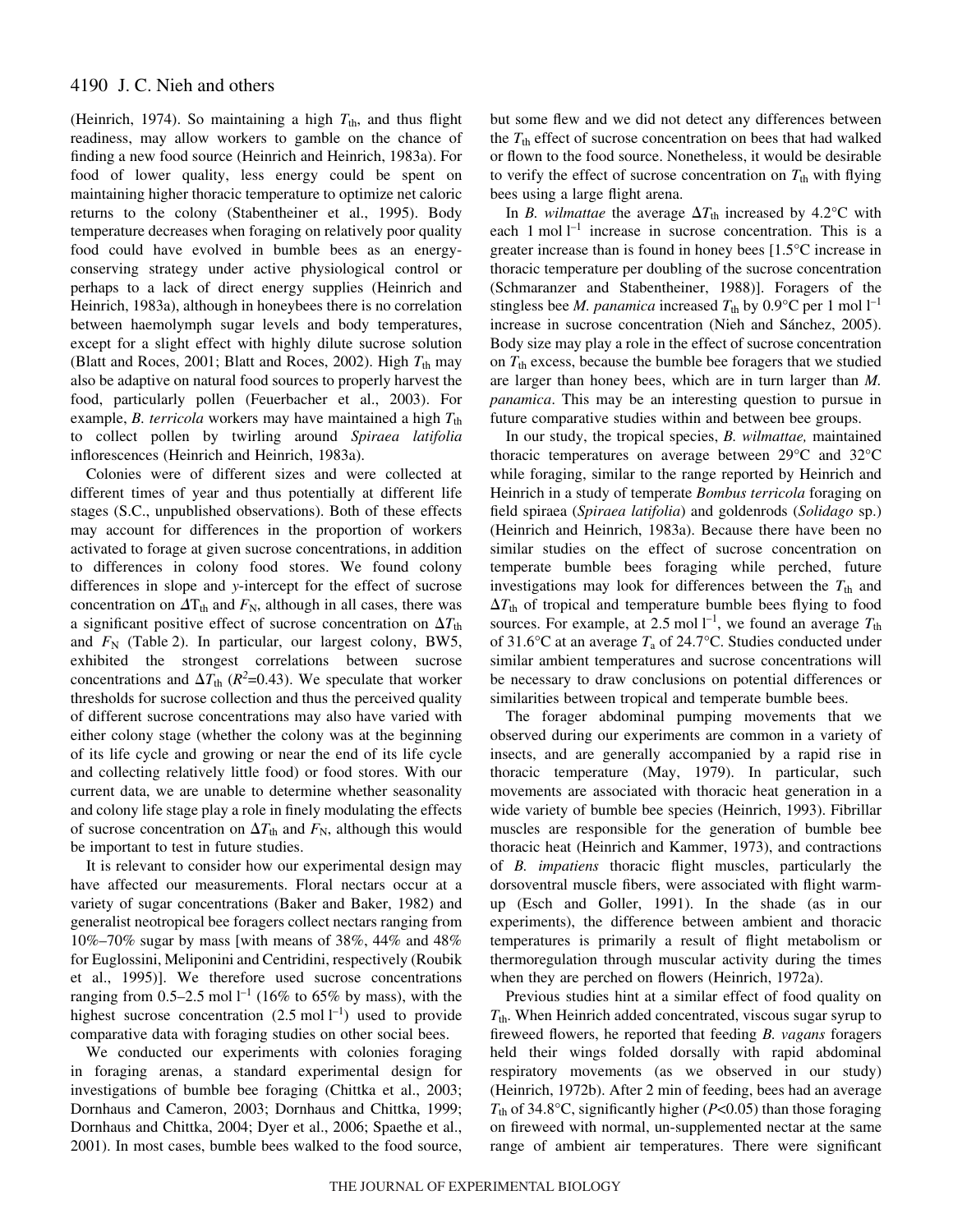differences in  $T_{\text{th}}$  based upon flower type: higher  $T_{\text{th}}$  in bumble bees foraging on raspberry flowers than on fireweed or spiraea (Heinrich and Heinrich, 1983b). Based upon our results, we suggest that the quality of nectar reward may have contributed to some of these *T*th differences in *B. terricola*. For *B*. *terricola* foraging in the field on *Asclepias syriaca* nectar, mean  $T_{th}$  was relatively independent from *T*<sup>a</sup> (regulated approximately near 36°C, depending upon exposure to shade or sun), unlike mean *T*th of bees foraging from *Spiraea latifolia* or *Solidago canadensis*, which were more strongly influenced by ambient air temperatures. Interestingly, individual *A. syriaca* flowers contained larger volumes of nectar than *S. latifolia* or *S. canadensis* flowers (Heinrich, 1972a). These results suggest that volume of a reward may also have an influence on  $T_{th}$ , as is found in honey bees, where higher nectar flow rates resulted in higher  $T_{\text{th}}$  (Waddington, 1990). We hypothesize that bumble bee forager  $T_{th}$  will be correlated generally and positively with nectar sugar content and flow rate.

Nieh and Sánchez hypothesized that all corbiculate bees possess the ability to adjust body temperature based upon food rewards (Nieh and Sánchez, 2005), and supporting data had been found in the honey bees and stingless bees (Nieh and Sánchez, 2005; Stabentheiner, 2001). The present results demonstrate that at least one species within the bumble bees increases its thoracic temperature with increased carbohydrate reward. Whether this effect can be observed in other groups of bees, such as some of the Halictidae, remains to be demonstrated, but we suggest that this is quite likely. The modulation of thoracic temperature in accordance with food value may be a widespread adaptation facilitating the rapid collection of good food in flying Hymenoptera.

We would like to thank Don Felipe Pérez Verdugo for his help with locating the colonies, and Daniel Sánchez and Omar Argüello for their logistical support and unfailing good cheer. The ORBS (Opportunities for Research in the Behavioral Sciences) program provided data analysis assistance. Sarah Corbet and anonymous reviewers provided valuable comments that have significantly improved our manuscript. This research was supported by NSF Grant IBN 0316697, NSF Grant OISE 0503478, and UC Mexus 2003-6552.

#### **References**

- **Baird, J. M.** (1986). A field study of thermoregulation in the carpenter bee *Xylocopa virginica virginica* (Hymenoptera: Anthophoridae). *Physiol. Zool.* **59**, 157-168.
- **Baker, H. G. and Baker, I.** (1982). Floral nectar sugar constituents in relation to pollinator type. In *Handbook of Experimental Pollination Biology* (ed. R. J. Little), pp. 117-141. New York: Van Nostrand Reinhold.
- **Balderrama, N. M., de Almeida, B. L. O. and Nunez, J. A.** (1992). Metabolic rate during foraging in the honeybee. *J. Comp. Physiol. B* **162**, 440-447.
- **Blatt, J. and Roces, F.** (2001). Haemolymph sugar levels in foraging honeybees (*Apis mellifera* carnica): dependence on metabolic rate and in vivo measurement of maximal rates of trehalose synthesis. *J. Exp. Biol.* **204**, 2709-2716.
- **Blatt, J. and Roces, F.** (2002). The control of the proventriculus in the honeybee (*Apis mellifera* carnica L.). I. A dynamic process influenced by food quality and quantity? *J. Insect Physiol.* **48**, 643-654.
- **Bubnik, Z., Kadlec, P., Urban, D. and Bruhns, M.** (1995). *Sugar Technologists Manual*. Berlin: Bartens.
- **Bujok, B., Kleinhenz, M., Fuchs, S. and Tautz, J.** (2002). Hot spots in the bee hive. *Naturwissenschaften* **89**, 299-301.
- **Chittka, L., Dyer, A. G., Bock, F. and Dornhaus, A.** (2003). Psychophysics: bees trade off foraging speed for accuracy. *Nature* **424**, 388.
- **Cockerell, T. D. A.** (1912). Descriptions and records of bees. *XLV. Ann. Mag. Nat. Hist.* **8**, 327-344.
- **Coelho, J. R.** (1991). The effect of thorax temperature on force production during tethered flight in honeybee (*Apis mellifera*) drones, workers, and queen. *Physiol. Zool.* **64**, 823-835.
- **Corbet, S. A., Fussell, M., Ake, R., Fraser, A., Gunson, C., Savage, A. and** Smith, K. (1993). Temperature and the pollinating activity of social bees. *Ecol. Entomol.* **18**, 17-30.
- **Dornhaus, A. and Cameron, S.** (2003). A scientific note on food alert in *Bombus transversalis*. *Apidologie* **34**, 87-88.
- **Dornhaus, A. and Chittka, L.** (1999). Evolutionary origins of bee dances. *Nature* **401**, 38.
- **Dornhaus, A. and Chittka, L.** (2004). Information flow and foraging decisions in bumble bees (*Bombus* spp.). *Apidologie* **35**, 183-192.
- **Dyer, A. G., Whitney, H. M., Arnold, S. E. J., Glover, B. J. and Chittka, L.** (2006). Bees associate warmth with floral color. *Nature* **442**, 525.
- **Dyer, C. D. and Seeley, T. D.** (1987). Interspecific comparison of endothermy in honey bees (*Apis*): deviations from the expected size-related patterns. *J. Exp. Biol.* **127**, 1-26.
- **Esch, H.** (1960). Über die körpertemperaturen und den wärmehaushalt von *Apis mellifica*. *Z. Vergl. Physiol.* **43**, 305-335.
- **Esch, H.** (1976). Body temperature and flight performance of honey bees in a servomechanically controlled wind tunnel. *J. Comp. Physiol.* **109**, 254-277.
- **Esch, H. and Goller, F.** (1991). How do bees shiver? *Naturwissenschaften* **78**, 325-328.
- **Farina, W. M. and Wainselboim, A. J.** (2001). Changes in the thoracic temperature of honeybees while receiving nectar from foragers collecting at different reward rates. *J. Exp. Biol.* **204**, 1653-1658.
- **Feuerbacher, E., Fewell, J. H., Roberts, S. P., Smith, E. F. and Harrison, J. F.** (2003). Effects of load type (pollen or nectar) and load mass on hovering metabolic rate and mechanical power output in the honey bee *Apis mellifera*. *J. Exp. Biol.* **206**, 1855-1865.
- **Heinrich, B.** (1972a). Energetics of temperature regulation and foraging in a bumblebee, *Bombus terricola* Kirby. *J. Comp. Physiol.* **77**, 49-64.
- **Heinrich, B.** (1972b). Temperature regulation in the bumblebee *Bombus vagans*: a field study. *Science* **175**, 185-187.
- **Heinrich, B.** (1974). Thermoregulation in endothermic insects. *Science* **185**, 747-756.
- **Heinrich, B.** (1979). Thermoregulation of African and European honeybees during foraging, attack, and hive exits and returns. *J. Exp. Biol.* **80**, 217-229.
- **Heinrich, B.** (1993). *The Hot-blooded Insects: Strategies and Mechanisms of Thermoregulation*. Berlin: Springer-Verlag.
- **Heinrich, B. and Heinrich, M. J. E.** (1983a). Heterothermia in foraging workers and drones of the bumblebee *Bombus terricola*. *Physiol. Zool.* **56**, 563-567.
- **Heinrich, B. and Heinrich, M. J. E.** (1983b). Size and caste in temperature regulation by bumblebees. *Physiol. Zool.* **56**, 552-562.
- **Heinrich, B. and Kammer, A. E.** (1973). Activation of the fibrillar muscles in the bumblebee during warm-up, stabilization of thoracic temperature and flight. *J. Exp. Biol.* **58**, 677-688.
- **Himmer, A.** (1932). Die Temperatureverhältnisse bei den sozialen Hymenopteren. *Biol. Rev.* **7**, 224-253.
- **Hölldobler, B. and Wilson, E. O.** (1990). *The Ants*. Cambridge, MA: Belknap Press of Harvard University Press.
- **Kleinhenz, M., Bujok, B., Fuchs, S. and Tautz, J.** (2003). Hot bees in empty broodnest cells: heating from within. *J. Exp. Biol.* **206**, 4217-4231.
- **Labougle, J. M.** (1990). *Bombus* of Mexico and Central America (Hymenoptera, Apidae). *Uni. Kansas Sci. Bull.* **54**, 35-73.
- **May, M. L.** (1979). Insect thermoregulation. *Annu. Rev. Entomol.* **24**, 313-349.
- **Moffatt, L.** (2001). Metabolic rate and thermal stability during honeybee foraging at different reward rates. *J. Exp. Biol.* **204**, 759-766.
- **Moffatt, L. and Nunez, J. A.** (1997). Oxygen consumption in the foraging honeybee depends on the reward rate at the food source. *J. Comp. Physiol. B* **167**, 36-42.
- **Nieh, J. C. and Sánchez, D.** (2005). Effect of food quality, distance, and height on thoracic temperatures in a stingless bee, *Melipona panamica*. *J. Exp. Biol.* **208**, 3933-3943.
- **Roubik, D. W., Yanega, D., Aluja, S. M., Buchmann, S. L. and Inouye, D.**